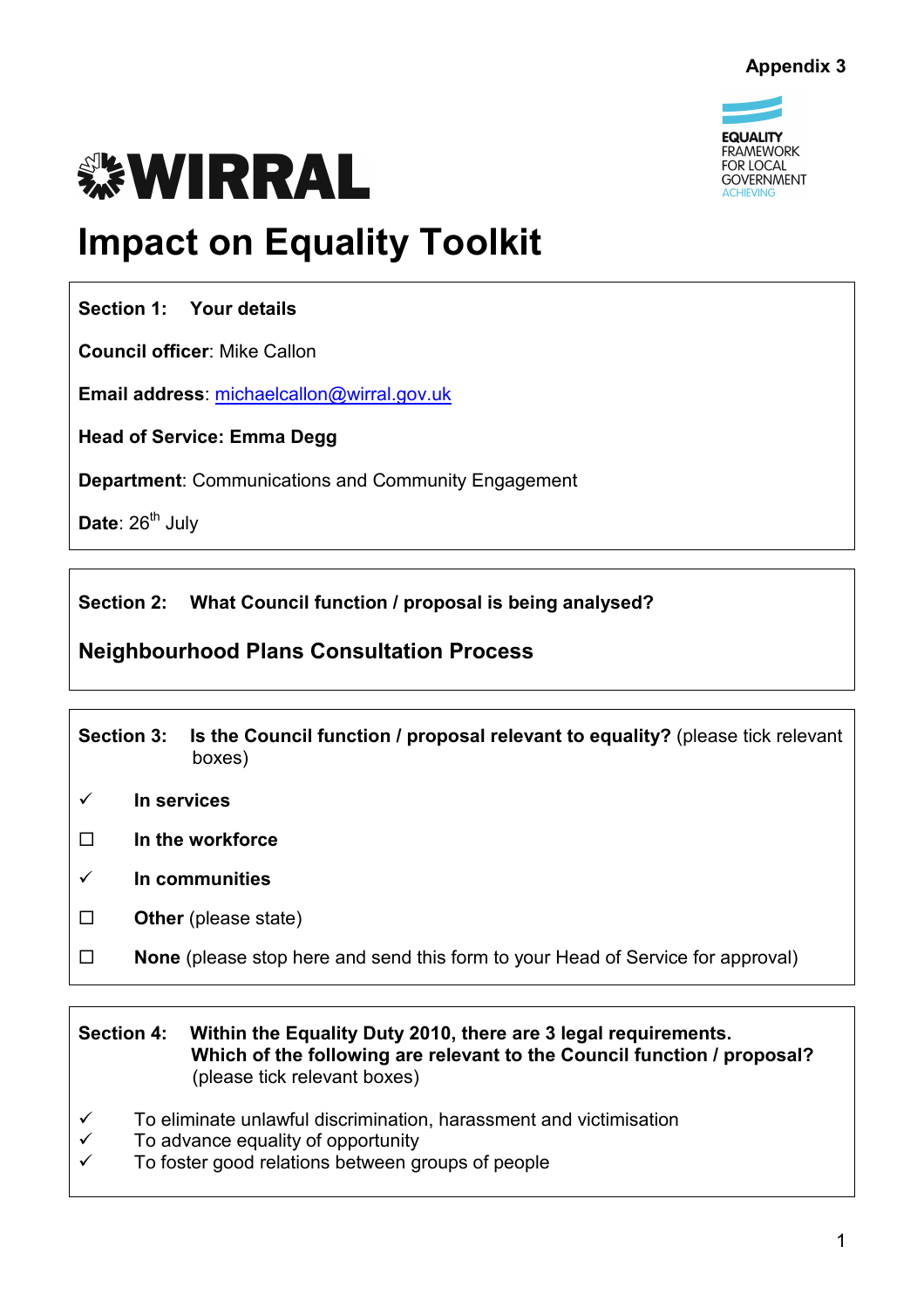#### **Section 5: Will the proposal have a favourable or negative impact on any of the protected groups (race, gender, disability, gender reassignment, age, pregnancy and maternity, religion and belief, sexual orientation, marriage and civil partnership)?**

 A communications and marketing strategy has been developed as part of the design process for the Neighbourhood Plans consultation. This provided the framework for assessing the impact of planned activities and making the consultation programme as widely accessible as possible to all sections of the community.

 Specific actions undertaken to ensure that the consultation programme was accessible to protected groups are set out below.

 It is anticipated that the outcomes of the neighbourhood plan consultation will have a favourable impact for local communities in Wirral including all protected groups. Equalities considerations will be taken into account in the development and delivery of planned actions through close working with services and partners.

# **Actions to ensure equality considerations addressed**

The communications and marketing strategy specifically identified four groups for which additional marketing and engagement activities were planned and undertaken. A number of preliminary focus groups were facilitated with these target groups as well as testing of the draft consultation questionnaire to ensure its accessibility in terms of language and format. The approach with these protected groups is set out below.

1. Young People

Specific activities to engage young people included marketing the consultation through the Teen Wirral Website, Youth Hub programme and Connexions service. An e-questionnaire was sent to every school pupil along with a number of initiatives in schools and email was also extensively used in a viral marketing campaign with young people forwarding the link to the questionnaire through email circulations and Facebook contacts.

2. Black and Minority Ethnic (BME) Communities

Specific activities for BME communities were coordinated through our partnerships with organisations such as Wirral Change, Wirral Multicultural Organisation and Irish Community Care Merseyside to access their memberships and client bases. The outreach workers of these organisations assisted with promoting the consultation and facilitating translation of the questionnaire where required.

3. Older People

Focus groups were facilitated through groups such as Age UK and the Older People's Forum. Contact was also made with other voluntary organisations that have a higher proportion of older people as members. The Older People's Parliament developed a special newsletter about the consultation to encourage older people to take part.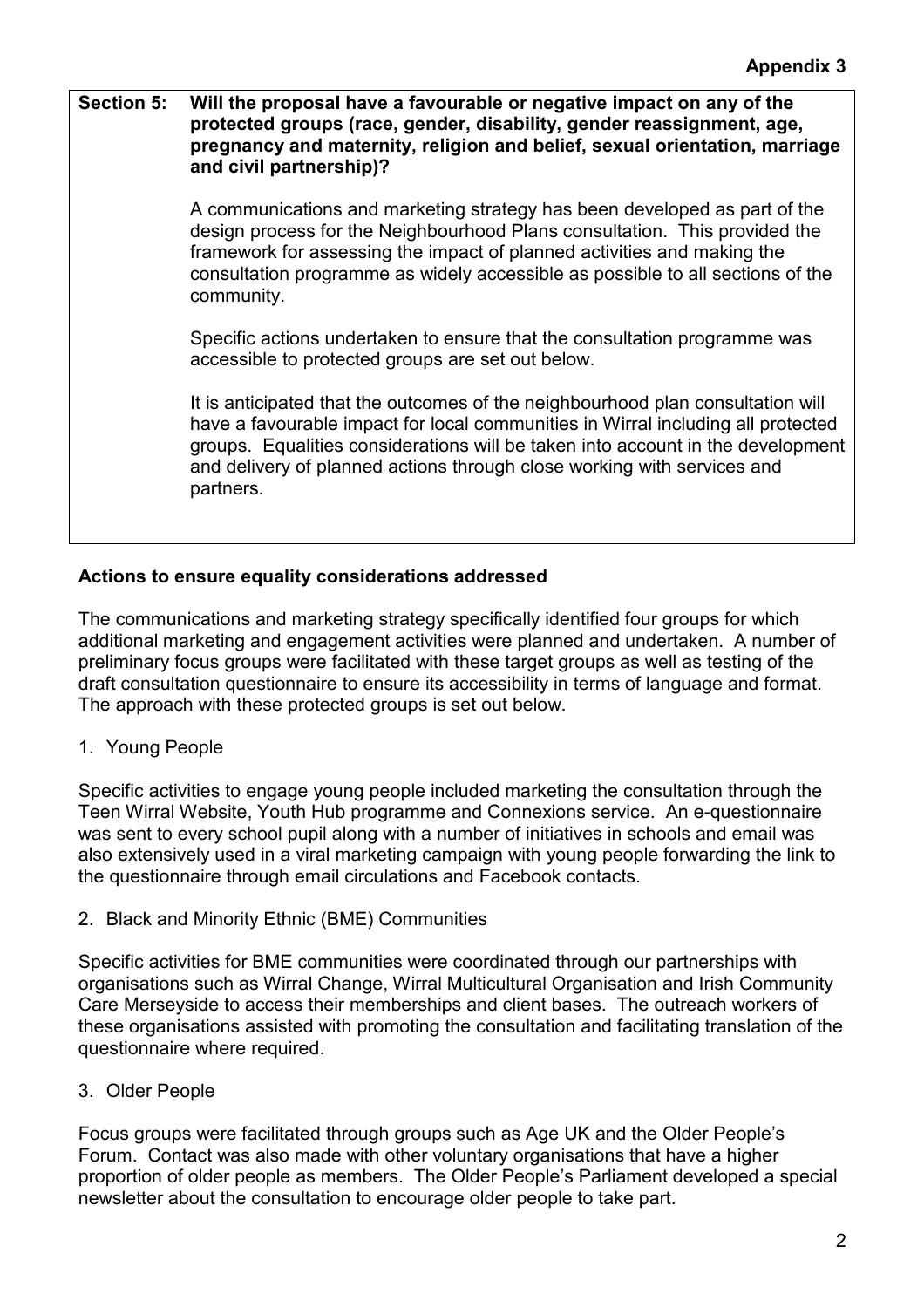#### 4. People with Disabilities

Evidence from an initial focus group indicated that the focus of engagement with this audience needed to be face to face. In response to this the consultation visited every day centre and employment project supported by Adult Social Services. Contact was also facilitated through partnerships such as the Learning Disabilities Partnership and the Enabling and Fulfilling Lives Group. In addition, an 'easy read' version of the consultation questionnaire was developed.

Actions in relation to the following protected groups were also included in the communications and marketing strategy:

- § Lesbian, Gay and Bisexual people
- § Civil Partners

Specific attempts were made to contact people from these communities by promoting the consultation via the Lesbian, Gay and Bisexual Federation North West which has a number of members registered in the Wirral area.

§ Religion/Belief/Faith Practitioners

Contact with faith groups has been made through the voluntary sector support networks and the Council's own database of community-based groups.

- Pregnant Women
- § People on Maternity / Paternity Leave

The consultation was promoted through all Council buildings including Children's Centres from which services for pregnant woman are delivered.

§ Looked after children

A preliminary focus group was facilitated with the Children in Care Council and the consultation distributed through its membership.

§ Vulnerable adults

The consultation was promoted at every day centre and employment project supported by Adult Social Services. The consultation questionnaire was also available in 'easy read' format.

§ Carers

The consultation included a question about carers as a means to promote Council support available to people who care for an elderly or vulnerable person.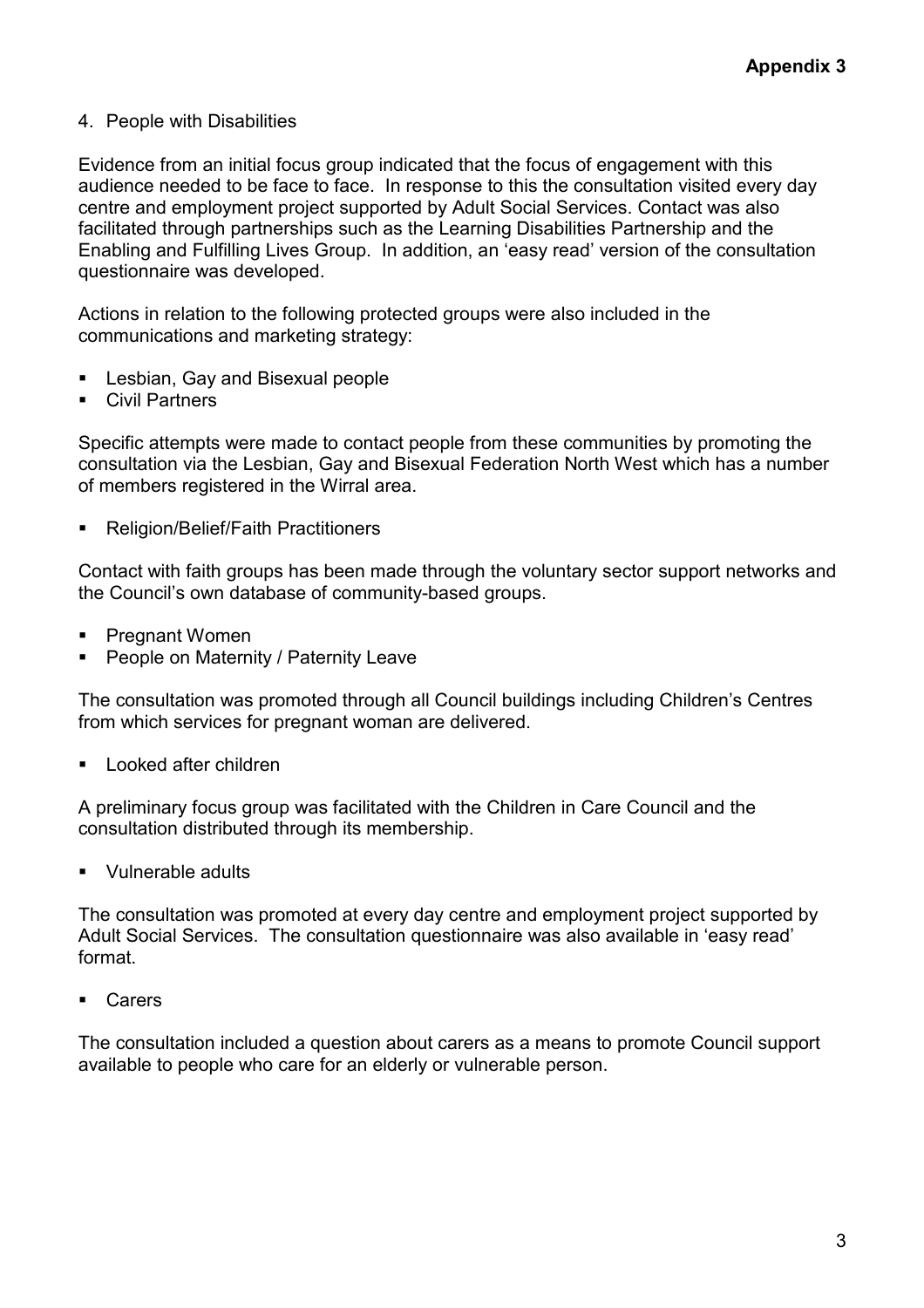# **Where and how will the actions be monitored?**

A dedicated project team is in place to ensure the effective delivery of the consultation process. Weekly project team meetings provide the opportunity for regular review of the equalities considerations at each critical stage of the project through initiation, project planning, document production, the consultation phase itself and the analysis, findings and reporting back stages.

Actions are also being monitored by the appropriate departmental equalities group.

# **If you think there is no negative impact, what is your reasoning behind this?**

The consultation process seeks to maximise community participation in developing neighbourhood plans around local priorities. There is no apparent detrimental impact as a direct result of the consultation process itself.

#### **Section 6: What research / data / information have you used in support of this process?**

The Council has drawn upon its extensive networks of contacts and partners to promote the consultation process with a specific emphasis on voluntary, community and faith sector groups and organisations.

#### **Section 7: Are you intending to carry out any consultation with regard to this Council function / policy?**

**Yes / No**

**If 'yes' please continue to section 8**.

**If 'no' please state your reason(s) why**: (once completed stop and send to your Head of Service for approval)

#### **Section 8: How will consultation take place?**

X **via your Department's consultation process?** (please state which process)

X **via the Council's corporate consultation process?** (please state which process)